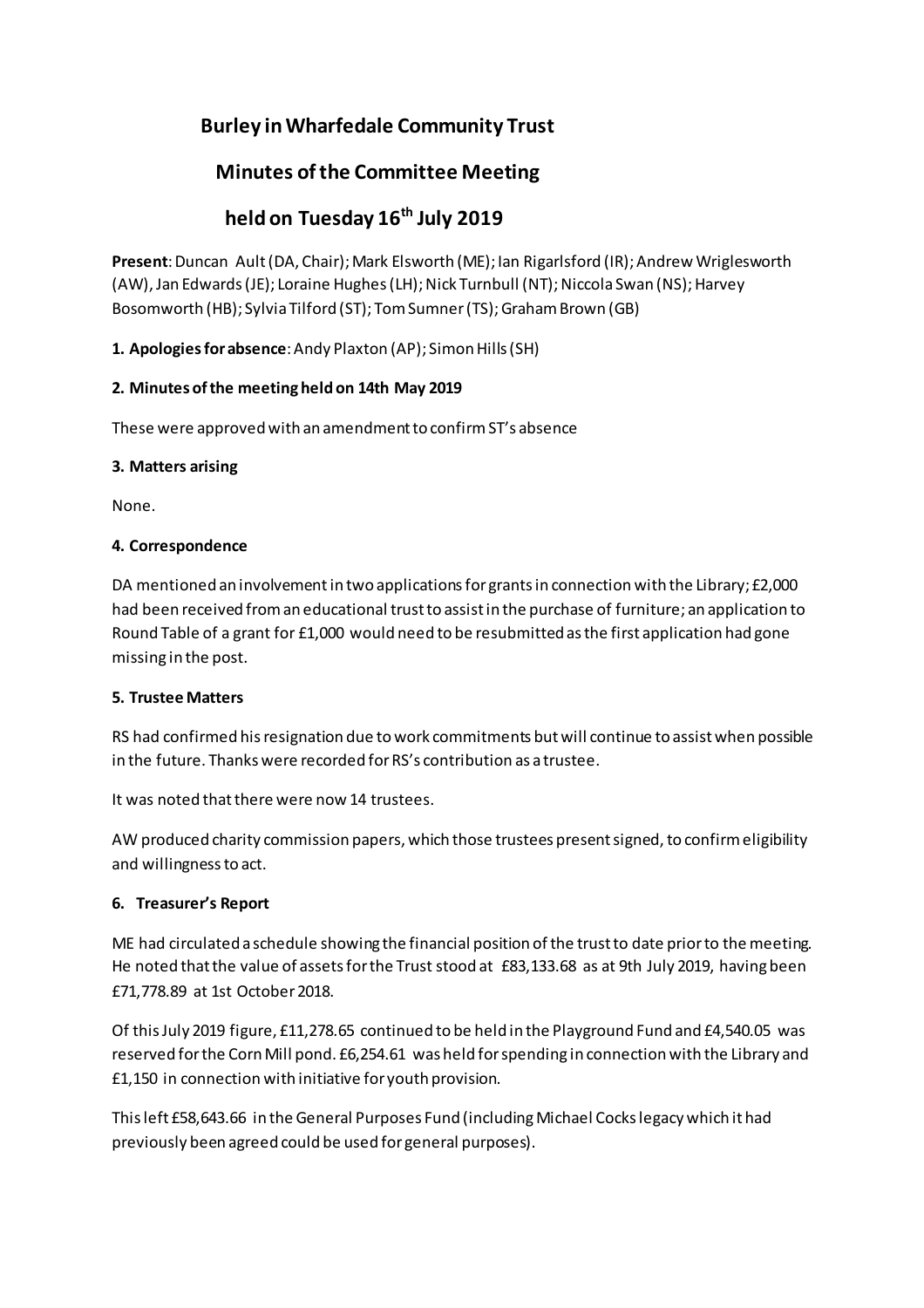Receipts since last meeting included: membership which had so far brought in £5,179; income from Greenbeltin respect of Scaleborof £3,346; £300 of Cricket Club rent; £1,254 of gift aid in relation to the library;£761 fromsale of duck race tickets.

The most significant outgoings since last meeting were HGM £2,805 (in connection with grounds maintenance etcat Scalebor); £2,239 to Danvic (forpitch slittingworks) and £441 for computer and website costs

Good progress had been made with the gift aid claim and it was anticipated that between £3,500 and £4,000 would be received.

Matched funding of £1,000 with Barclays Bank in relation to the duck race would bring in an equivalent sum for the Christmas Lights.

In relation to the Scouts and Guides Hut and the possible loan of £20,000 from BWCT to assist in completing outside works, DA understood that a sumof £40k wasstill needed. Itwas noted thatthe terms and conditions agreed atthe May meeting still needed to be met and in particularthat ifthe Scouts intended to call for the loan, it would be necessary, for example, to have a legal agreement ready to put in place.

# **7. Plastic free Burley**

Amanda Bowkett attended this part of the meeting to make a request for funding. The main ambition wasto reduce plasticuse, especially single use plastics. £200 was needed to assistin paying for stationary and other materials to be used to publicise the organisation. £100 was also needed for a community catering kit which consisted of equipment for multiple use at community events. A request was also made for BWCT to at this stage hold relevant funds for the organisation. Assistance was also asked forto store relevant equipment and items. Following the presentation itwas agreed that BWCT should set aside a budget of £500 from which the organisation could draw for the stated and otherrelevant purposes connected with the cause. Appropriateinvoices would need to be presented to ME as BWCT treasurer to support withdrawals.

#### **8. Bowls club**

Brian Wheeler and Colin Croft from the Burley bowls club attended this part of the meeting. The club were trying to raise a total of £42,500 (which would then be 'matched' by Sports England) to build a new pavilion. Thiswould need to be achieved by Septemberfor Sports England funding to be secured. Sums of £5,000 were being sought from both BWCT and BPC. The latter had agreed a £500 grant and a £4,500 loan to be repaid over2 years. The club would also need to raise a total of £10,000 through its own fund raising activitiestomake the target. The club's commitmentto engagingwith and supporting the villageas a whole was confirmed and recent examples ofrelevant events were given.

The trustees subsequently discussed the matter and agreed that the location was important to the village butthatthe benefit of any such new building also needed to be shared with the village. With that inmind it was agreed that a £5,000 grant would be made available provided that:-

- the club managed to secure all otherfunding toward the indicated target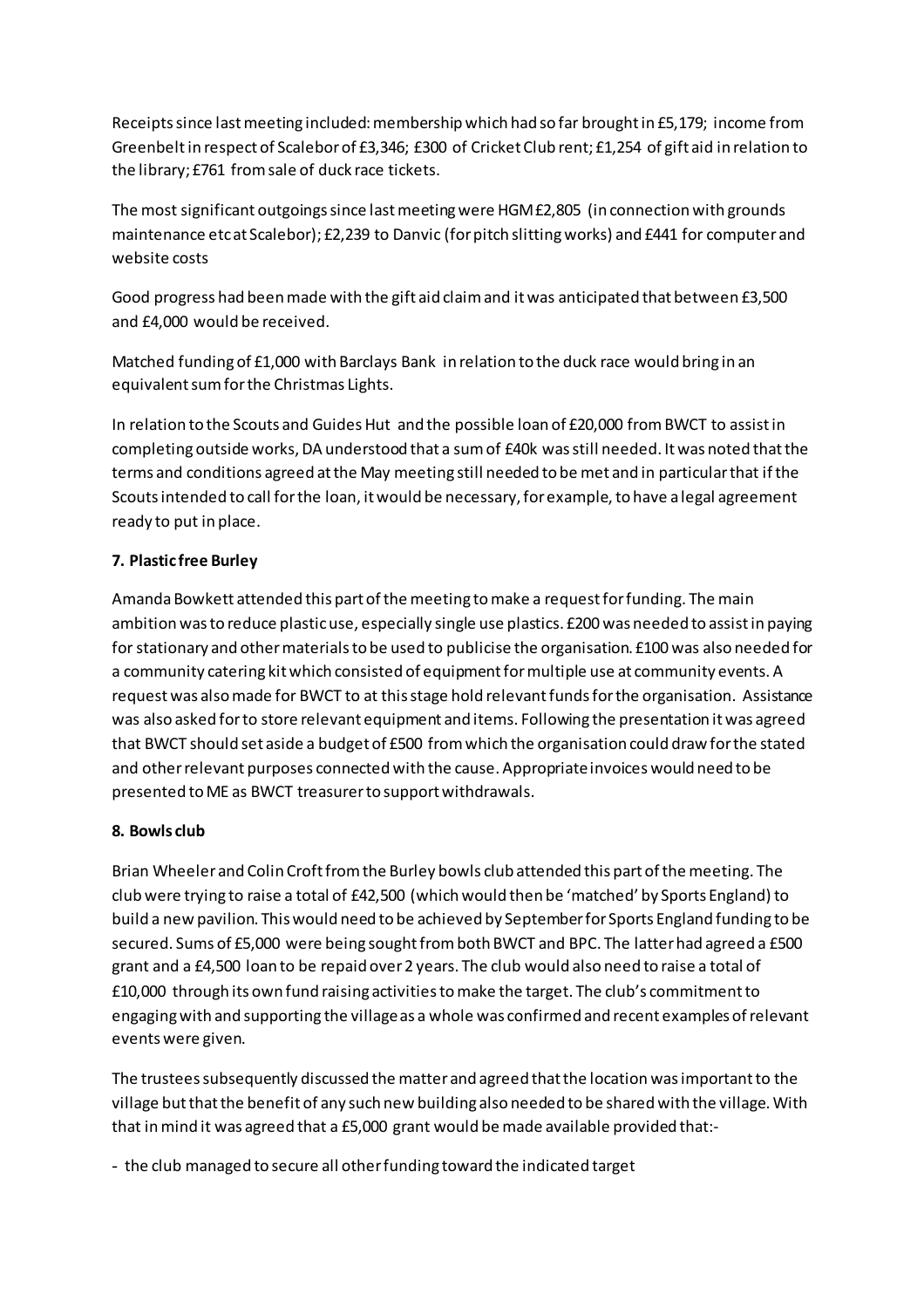- that full planning permission was obtained forthe intended new pavilion
- that the club committed to: community use of the new building and in particular allowing access to the new toilets for community events such as the Summer festival; to include an outside plug which could be used in connectionwith the Christmaslights;tomake the building available for community purposes during winter months (when less in use by the club); to make available part of the building forstorage of items of equipmentin community use;itwas noted also in passing that a number of key club members might also demonstrate their commitment to the village by becoming members of BWCT.

## **9. Possible future projects and priorities**

An initial list of possibleprojects had been compiled based on responses by the trustees and initial comments were made asfollows:-

- youthquake funding (this was ongoing)
- Zip wire (again ongoing)
- Improved footpath accessforwheeled users(currently likely to be tested at Scalebor)
- Refurbishing of the Skate Park (will cost a significant sum of money)
- Improve Roundhouse garden (ongoing; £500 already provided by BWCTand Burley gardeners have pledged a similarsum)
- Establish Village woodland
- Run band stand days
- Facilitate a recycling and repairhub (commitmentto Plastic free Burley is on a similartheme)
- New seating in Sun Lane nature reserve (agreed this was needed, but appropriate partner organisation needsto be consulted)
- Extra furniture for Library (ongoing and in hand)
- Public access to Burley Oaks cycle track (Mrs Lee to be contacted)
- Drinkingwaterfountains(agreed this would be popularbut costneedsto be investigated and discussion also needed with BPC)
- Updating of village maps and community noticeboards(costmight be £1,000 to £1,500, but HB to check how Summer Festival has updated itsinformation). SH/HBto progress.
- Seats at bus stops (agreed, but that further investigation needed)
- Tennis court/netball court(existing courts are back in limited use butthe cost of complete renovation would be significant)
- Upgrade community spaces onwestside of village(agreed thatthisshould be explored but relevant locations need first to be identified on the village map)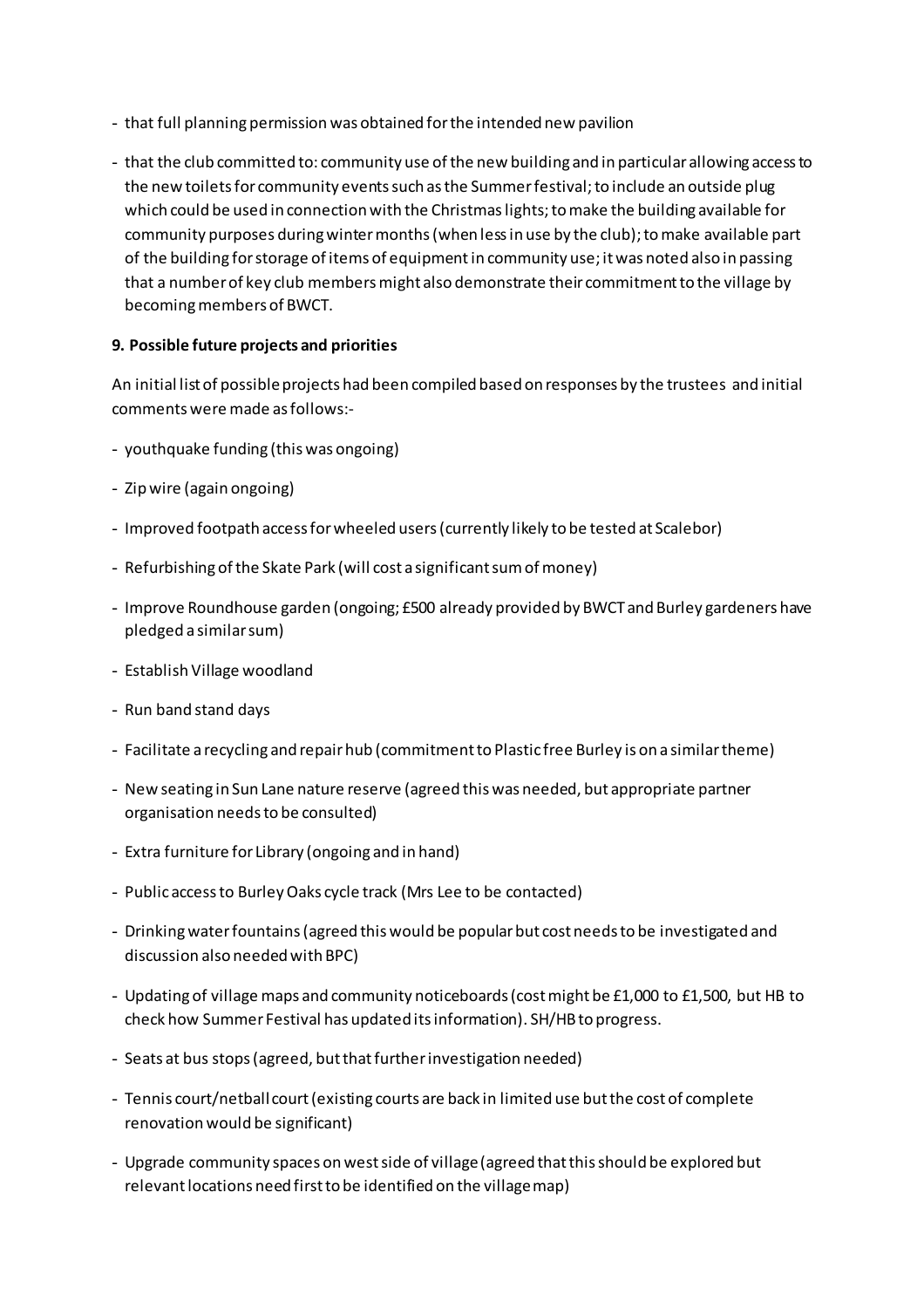- Bowls club investment(grantfornew pavilion already discussed)

Generally noted, that the list should also identify partner organisations and possible costs in connection with project.

#### **10. Scalebor Park**

**Newlease on Pavilion: The** new agreementwith the Football club is now with solicitors,to be finalised for commencementinOctober 2019

**Service agreement with Greenbelt**: this has been renewed to March 2020 and a new 5 year service agreement is to be finalised, with monthly payments increasing by £150 pcm to £1,550 pcm.

**Maintenance and drainage**: the usualslitting and sandingwas completed inApril.

Pavilion : DA mentioned that the outside tap still required attention.

**Cricket:** The new practice nets have been paid for.

#### **11. Youth provision proposals**

LH updated those present as follows;

The new youth club is being launched on Wednesday 24th of July at the Queens Hall; JE is kindly assistingwith food forthe event.

Of fundsraised, £450 out of £800 has been spenton new equipment. There was aneed to purchase a new gaming system to supplement the other items purchased. Hoodies have also been purchased fromgrant money.

Bradford youth services are providing insurance cover for this and future meetings and generally assisting on risk issues.

Storage of relevant equipment is still an issue being investigated.

Ilkley gazette are to be contacted with a view to an article beingwritten.

LH to update on progress at next meeting.

Thanks were recorded to LH for the time effort and energy putinto this project, especially in a challenging environmentforsuch an initiative.

#### **12. Playground update phase 2**

DA confirmed that a meetingwith BPCto discussthe zip wire had not yettaken place and may not now happen until September. Thisis needed to agree the location forthe zip wire.

It had been established that between £18,000 and £19,000 would be needed to complete the above projectwith £11,500 available atBWCT. DA will write to the funderwho had initially provided some fundsforthe zipwire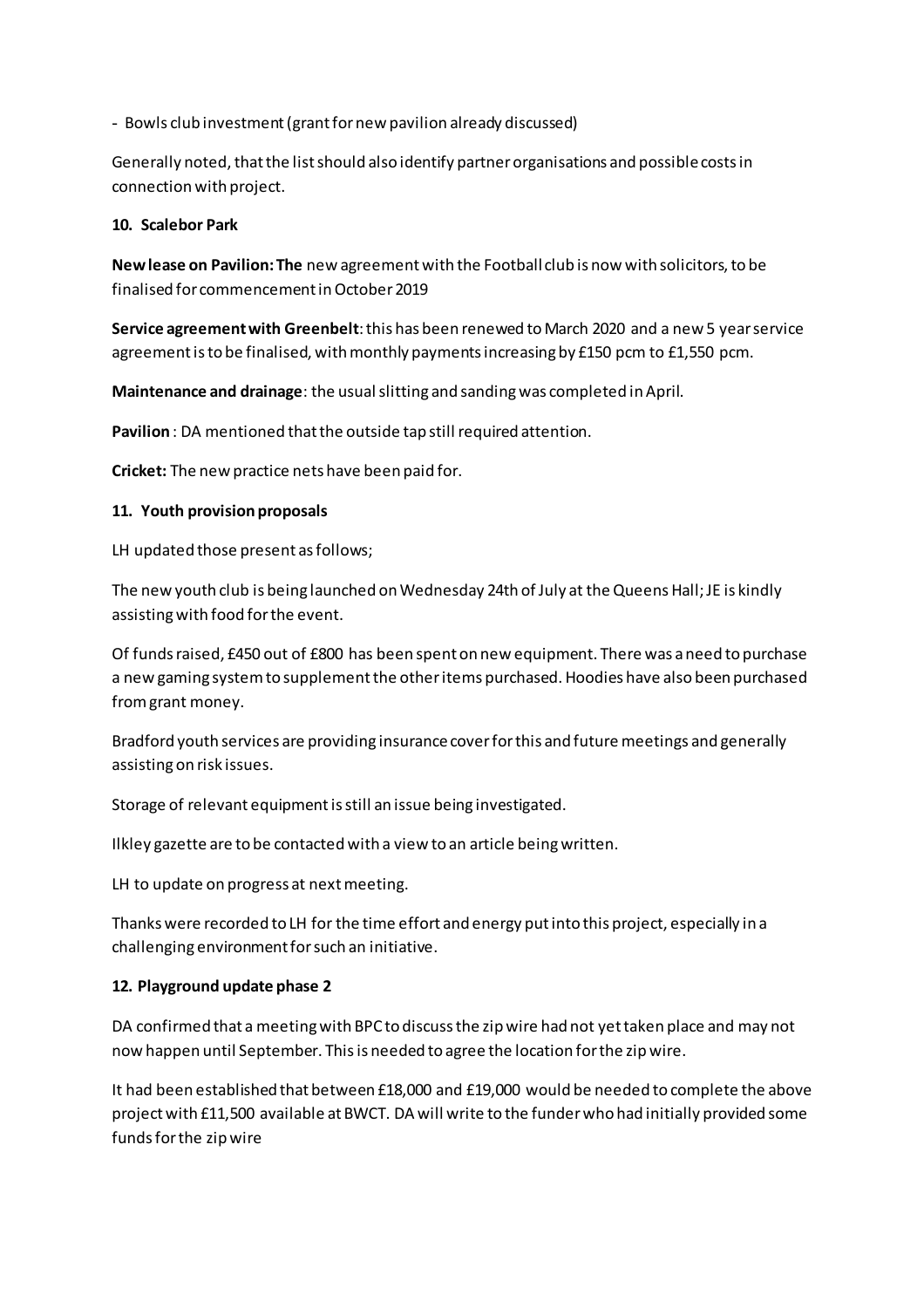It was mentioned that ideas were still needed for play equipment for older children and adult exercise equipment.

## **13. Membership for 2019/20**

The new membership count stands at 791 with some people still to be chased.

### **14. Marketing: general publicity, especially forevents.**

The last electronic communication had been on 27th May.

There was uncertainty as to when the next Parish newsletter was being published; DA is pressing for thisto be issued atmore consistenttimes.

The Duck Race had been well covered in local press articles.

NS will add photos of the hanging baskets to the relevant social media pages.

#### **15. BurleyWebsite**

HB reported that the present focus was on the Summer festival.

#### **16. Christmas Lights and Christmas Market:**

DA was keen that a better sound system be sourced and an advert will be put on the village Facebook page by NS in September.

15. Duck Race - Sunday 23rd of June.

This had been another success in terms of fund raising. The scouts and guides had raised £2,600 altogetherincluding sales ofteasin the park. BWCT had raised around £1,500on ticketsales

The main issue had been the non appearance of the police to assist with the crossing of the A65 priorto the event. They had been diverted atthe lastminute to anotherincident. DA had only heard about this at1pm. There was a discussion about whether appropriate training should be sought by BWCT for volunteersto assistwith the crossing in the future.

#### **17. Burley Painting**

Nothing to report otherthan that the painting remainsin the library.

#### **18. The Roundhouse : update**

Work on the garden wall isto be carried out by TS rather than Chevin Landscapes.

#### **19 PuddingTree garden/ JubileeGarden:updates**

Nothing to report otherthan that both areas currently look very good.

#### **20. Fountain of Life area**

Nothing to report otherthan that the flowerbeds had recently been attended to.